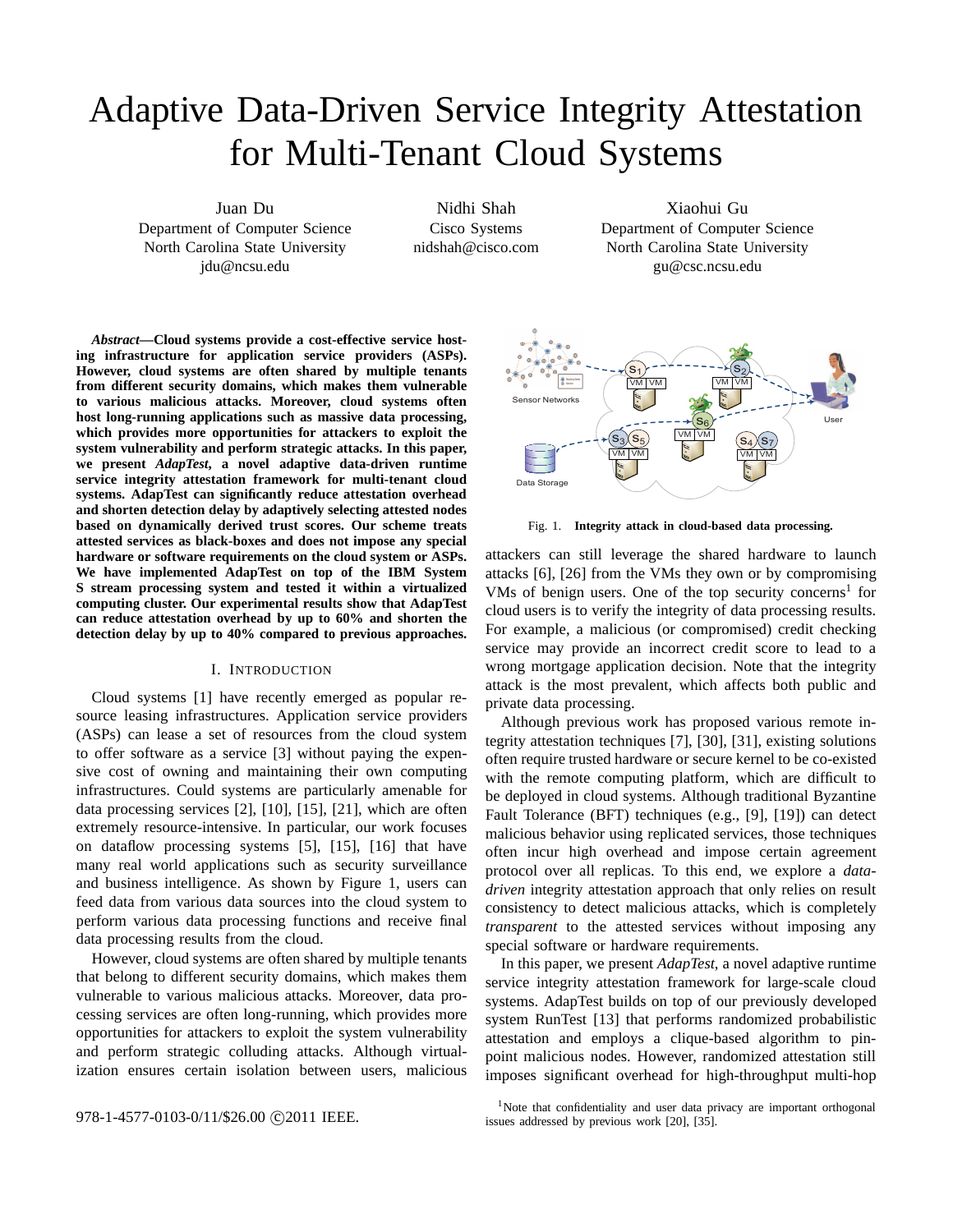data processing services. In contrast, AdapTest dynamically evaluates the trustiness of different services based on previous attestation results and adaptively selects attested services during attestation. Thus, AdapTest can significantly reduce the attestation overhead and shorten the detection delay. Specifically, this paper makes the following major contributions:

- We provide a novel adaptive multi-hop integrity attestation framework based on a new *weighted attestation graph* model. We derive both per-node trust scores and pair-wise trust scores to efficiently guide probabilistic attestation.
- We have implemented AdapTest on top of the IBM System S stream processing system [15] and tested it on the virtual computing lab (VCL) [4], a production virtualized computing cluster that operates in a similar way as Amazon EC2 [1]. Our experimental results show that AdapTest can significantly reduce attestation overhead for reaching the 100% detection rate by up to 60% and shorten detection time by up to 40% compared to previous randomized attestation approaches.

The rest of the paper is organized as follows. Section II provides a brief background about cloud service integrity attack and an overview of our approach together with our assumptions. Section III presents the design details. Section IV presents the prototype implementation and experimental results. Section V compares our work with related work. Finally, the paper concludes in Section VI.

#### II. OVERVIEW

In this section, we first describe our system model for cloudbased data processing services and service integrity attestation. Next, we present the service integrity attack model followed by an overview of our approach and our key assumptions.

## *A. System Model*

Cloud systems are shared computing infrastructures consisting of a set of physical hosts interconnected via networks. Each host can run multiple virtual machines (VMs) that may belong to different owners. The application service provider (ASP) can lease a collection of VMs to host its software services. Each service instance, denoted by  $s_i$ , provides a specific data analysis function, denoted by  $f_i$ , such as sorting, filtering, correlation, or data mining utilities. Multiple service instances can be *functionally-equivalent*, providing the same service function for load balancing or fault tolerance purposes. Moreover, popular services naturally attract different service providers for profit. A multi-party service provisioning infrastructure usually employs some *portal* nodes [17], [28] to aggregate different service components into composite services based on the user's requirements. The user accesses cloud services by submitting input data to the portal node that will forward the user data to different service instances for processing and then deliver final results back to the user. Portal nodes can authenticate users to allow only authorized users to access the cloud services.

### *B. Attack Model*

In a shared cloud infrastructure, malicious attackers can pretend to be legitimate service providers to provide fake service instances or compromise vulnerable benign service instances by exploiting their security roles. Our work focuses on detecting the service integrity attack where a malicious (or compromised) service instance gives untruthful data processing results.

To escape detection, malicious attackers may want to perform *selective cheating*. That is, they can misbehave on a selective subset of received data while pretending to be benign on other received data. Thus, the attack detection scheme must be able to capture misbehavior that are both unpredictable and occasional without losing scalability. Although we can perform integrity attestation on all service instances all the time, the overhead of integrity attestation would be very high, especially for high throughput data processing services in large-scale cloud systems. Thus, an effective attack detection scheme must perform *sneaky* attestation, which can prevent attackers from gaining knowledge about our attestation scheme (i.e., when and which set of data will be attested.). Otherwise, the attacker can compromise the integrity of selective data processing results without being detected at all.

Furthermore, cloud computing infrastructures often comprise a large number of hosts running many more VMs and application service instances. It creates new opportunities for colluding attacks where multiple malicious attackers launch coordinated attacks or multiple benign service instances are simultaneously compromised and controlled by a single malicious attacker. Colluders can communicate with each other in an arbitrary way and produce the same incorrect results on the same input. Attackers can also change their attacking and colluding strategies arbitrarily. However, we assume that attackers do not have knowledge of other benign service instances that they do not interact with.

#### *C. Approach Overview & Assumptions*

Our service integrity attestation scheme has two major design goals: 1) support runtime continuous attestation with low overhead; and 2) pinpoint malicious (or compromised) service instances among a large number of interacted service instances without assuming any prior knowledge about which service instances are trusted. AdapTest adopts a data-driven approach to achieve the above design goals without imposing any special hardware or software requirements over remote attested services, illustrated by Figure 2. AdapTest leverages the portal node to perform service integrity attestation. To achieve non-repudiation, each service instance is required to produce a receipt for each data it receives and sign the data it has processed [12].

AdapTest performs attack detection using replay-based consistency check [13]. The basic idea is to duplicate some original inputs and re-send them as *attestation data* to different functionally-equivalent service instances for consistency check. Note that attestation data and original data are made indistinguishable to service instances. Moreover, our attestation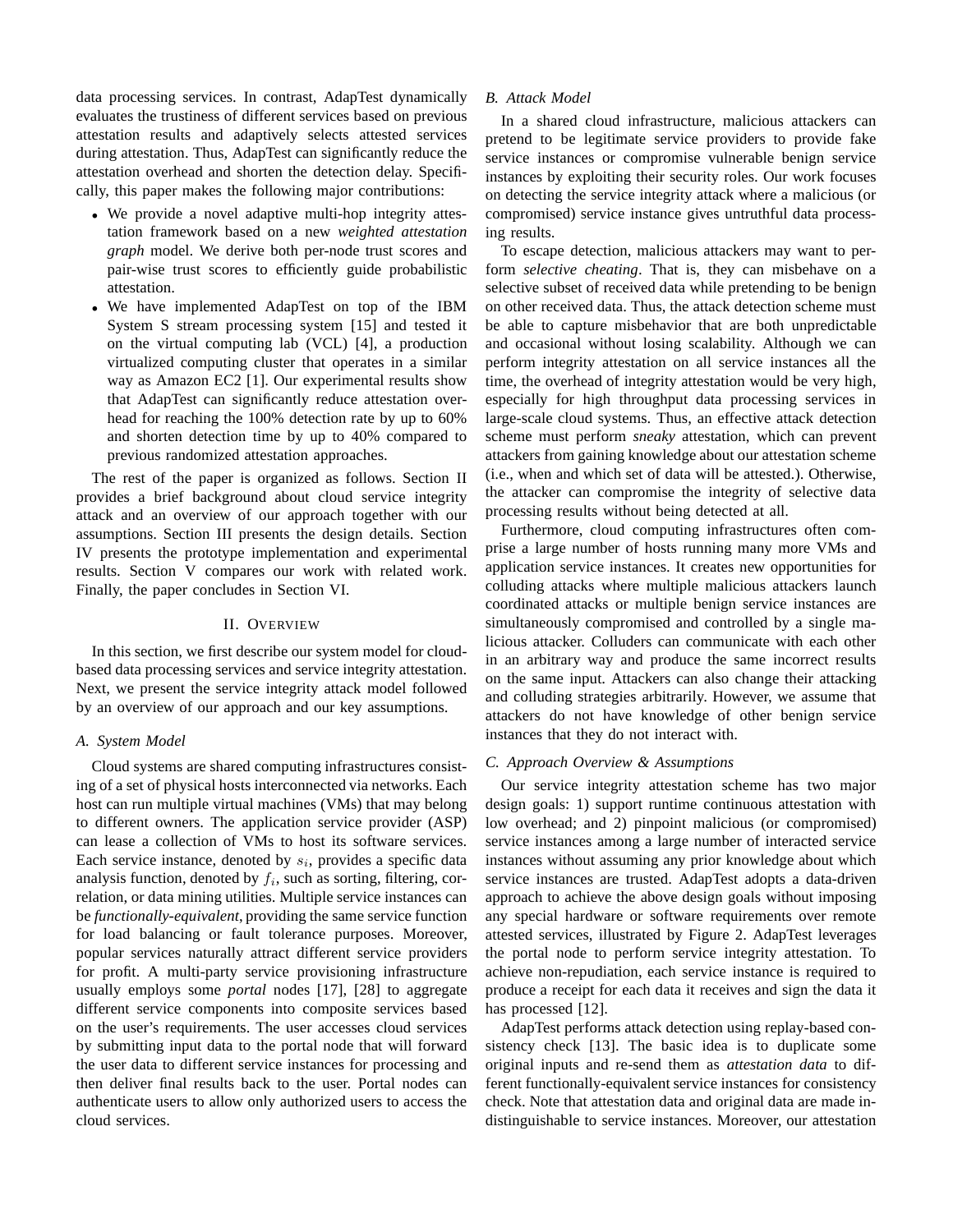

Fig. 2. **Data-driven service integrity attestation.**

scheme does not affect the original data processing. In other words, original data can be routed as before to different service instances for processing based on certain load balancing and quality-of-service (QoS) management objectives. The attestation data are replayed after the portal receives the original data processing results rather than being sent concurrently with the original data. Thus, we can prevent two colluding attackers from detecting attestation by comparing their received data and thus escaping detection. Although the replay scheme may cause delay in a single data item processing, we can overlap the attestation and normal processing of consecutive data items to hide the attestation delay from the user.

AdapTest leverages our previously developed clique-based algorithm [13] to pinpoint malicious nodes, illustrated by Figure 3. The portal node constructs an attestation graph where nodes are functionally equivalent service instances. If two nodes always give consistent output, we use a consistent link between these two nodes. Otherwise, if they give inconsistent results on at least one input data, we link them using an inconsistent link. Since all benign nodes will always give consistent correct results, they will form a *consistency clique* in the attestation graph. In contrast, the malicious nodes will be exposed with inconsistent links when their misbehavior is caught by our attestation scheme. Note that colluding malicious nodes may try to form a consistency clique by always giving the same wrong results. However, if we assume benign nodes are the majority, we can say a node is definitely malicious if the node is outside of all the cliques whose sizes are larger than half of the total nodes [13]. For example, in Figure 3, we can see the attestation graph includes two cliques  $\{s_1, s_4, s_5\}$  and  $\{s_2, s_3\}$ . Since the size of the first clique is larger than half of the total nodes,  $s_2$  and  $s_3$  are successfully identified as malicious nodes even though they also try to form a clique through colluding.

AdapTest performs adaptive attestation to quickly expose malicious nodes. We make three key observations. First, we should attest suspicious nodes more often in order to capture selective cheating with minimum attestation data. Second, in order to quickly pinpoint malicious nodes, we need to expose as many inconsistency links as possible. Therefore, AdapTest



Fig. 3. **Clique-based malicious node pinpointing.**

dynamically derives a set of trust scores for each node based on previous attestation results and use those trust scores to guide future attestation. Specifically, AdapTest attests the nodes with lower trust scores with higher probability, and gives priority to those node pairs that have not been attested before or have been consistent before. Third, attesting multi-hop data processing services requires additional consideration since inconsistent intermediate processing results from upstream hops will invalidate attestation for all downstream hops. To address the problem, AdapTest intentionally picks good nodes based on previous attestation results for upstream hops in order to effectively attest downstream hops.

Note that AdapTest does not use the trust scores to directly pinpoint malicious nodes. Without assuming the trustiness of any nodes, the trust scores only represent the relative goodness of different nodes. The trust score of a specific node can dynamically change after the node is attested with different nodes. Even if the node trust scores are stabilized, it is very difficult, if not impossible, to pre-define a proper trust score threshold to separate the malicious and benign nodes. Such threshold depends on a set of unknown factors such as the percentage of malicious nodes and the misbehaving probability of those malicious nodes. Thus, AdapTest only uses trust scores to guide attestation but still uses the cliquebased malicious node pinpointing algorithm to guarantee zero false positive [13].

**Assumptions.** First, we assume that data processing services are stateless and deterministic, that is, given the same input, a benign node always produces the same output. Many data processing functions such as projection, selection, filtering fall into this category [15]. We can also extend our scheme to support stateful data processing services [11], which however is beyond the scope of this paper. Second, we assume that benign nodes are the majority within each group of functionally-equivalent service instances. This assumption is the same as other common attack detection schemes [25]. Third, we assume that the portal node is trusted, which is solely managed by the portal service provider whose goal is to provide trust-worthy data processing services for its clients. The portal node plays a similar role as the dispatcher used by previous remote attestation schemes [30], which is also assumed to be trusted. Further, the portal node can employ authentication to easily protect itself from malicious clients or malicious application service providers.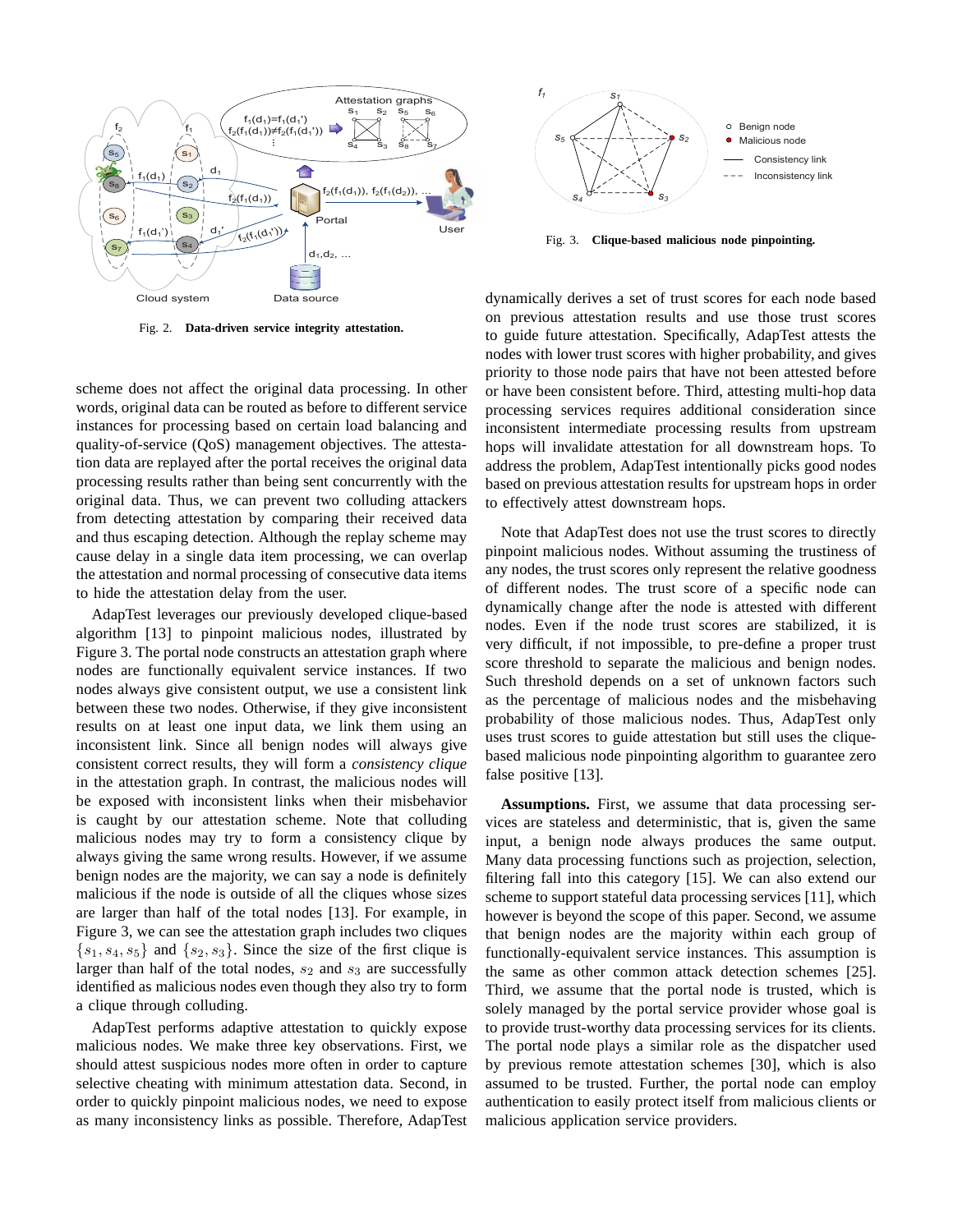

Fig. 4. **Weighted attestation graph.**

#### III. DESIGN AND ALGORITHMS

In this section, we present the design and algorithm details of the AdapTest system. We first describe a weighted attestation graph model that serves as the basis of our approach. Next, we present the details of per-hop adaptive attestation algorithm followed by the multi-hop adaptive attestation scheme.

## *A. Weighted Attestation Graph*

AdapTest strives to pinpoint malicious service instances without making any prior assumption about the trustiness of any service instance. Moreover, malicious attackers can perform selective cheating during long-running data processing services, which means the trust score of a service instance must be continuously monitored and updated. Thus, AdapTest employs a *weighted attestation graph* to aggregate previous attestation results and dynamically derives a set of trust scores for each service instance, illustrated by Figure 4. We formally define the weighted attestation graph as follows.

**Definition 1**: A *weighted attestation graph* is an undirected complete graph consisting of all functionally equivalent service instances as nodes. The weight of each edge consists of a pair of counters denoting the number of inconsistent results and the number of consistent results respectively.

For example, in Figure 4,  $s_1$  produces three inconsistent results and two consistent results with  $s<sub>5</sub>$ . Two nodes are connected by a consistent link only if they have zero inconsistent result. We can derive a *node trust score* and a set of *pairwise trust scores* for each node from the weighted attestation graph. The node trust score denotes how trustworthy a node is and the pair-wise trust score denotes how well two nodes trust each other. We formally define both the node trust score and the pairwise trust score as follows.

**Definition 2:** The *trust score* of the node  $s_i$ , denoted by  $\alpha_i$ , is defined as the fraction of consistent results returned by the node  $s_i$  when attested with all the other nodes. Node trust scores range within [0,1], and are initialized to be 1.

**Definition 3**: The *pairwise trust score* between two service instances  $s_i$  and  $s_j$ , denoted by  $\beta_{i,j}$ , is calculated by the fraction of consistent results when  $s_i$  is attested against  $s_j$ . The pairwise trust score ranges within [0, 1], and are initialized to

be -1, which means that  $s_i$  and  $s_j$  have not been attested with each other yet.

The trust score of a node takes the consistency relationships between this node with all the other nodes into consideration. For example, in Figure 4,  $s_1$  has a node trust score of 0.5 since it has total 10 consistent results and 10 inconsistent results with  $\{s_2, s_3, s_4, s_5\}$ . Intuitively, malicious nodes should have higher probabilities than benign ones to be inconsistent with the other nodes given that benign nodes are the majority. Thus, we assign node trust scores according to how consistent a node is with the other nodes. Nodes that are more consistent with the others have higher trust scores and are considered to be more trustworthy. The node trust scores can be affected by two factors. The trust score of a node  $s_i$  decreases if i) the node  $s_i$  is inconsistent with *more* nodes; or ii) the node  $s_i$  is inconsistent with other nodes *more frequently*.

The pairwise trust scores reflect how consistent two nodes are and therefore how trustworthy they think each other. The more frequently two nodes give inconsistent results, the less pairwise trust score between them. Note that we initialize pairwise trust scores with -1 to indicate that the two nodes have not been attested together before. For example, in Figure 4, if the pairwise trust score between two nodes equals to 1, we draw a solid line between them. Otherwise, if two nodes do not always agree with each other, we use a dashed line to represent the inconsistency relationship. The pairwise trust score between  $s_1$  and  $s_2$  is  $2/(4+2) = 0.33$  since they produce 4 inconsistent results and 2 consistent results.

## *B. Per-Hop Adaptive Attestation*

AdapTest leverages dynamically derived trust scores to intelligently guide probabilistic service attestation. The goal of our adaptive attestation scheme is to expose malicious nodes faster. We achieve the goal by capturing more inconsistency relationships for malicious nodes so that they can be pushed out from the maximum consistency clique.

AdapTest expedites the exposure of inconsistency relationships and therefore shorten detection time using two adaptive node selection schemes. First, AdapTest selects suspicious nodes that have low trust scores and attests those suspicious nodes more frequently. The rationale is that the nodes that have already delivered more inconsistent results have the potential to deliver even more inconsistent results in the future attestation. By intensively attesting suspicious service nodes, we may have higher probabilities to find inconsistency results. Second, AdapTest strives to attest suspicious nodes together with benign nodes since two colluding malicious nodes will try to avoid producing inconsistent results with each other. Attesting a suspicious node together with a benign one is more effective in producing inconsistent results.

For scalability, AdapTest performs probabilistic attestation by randomly selecting a subset of input data for consistency check. When an input data item is selected for attestation by the portal, AdapTest first identifies a pool of suspicious nodes based on node trust scores and randomly selects a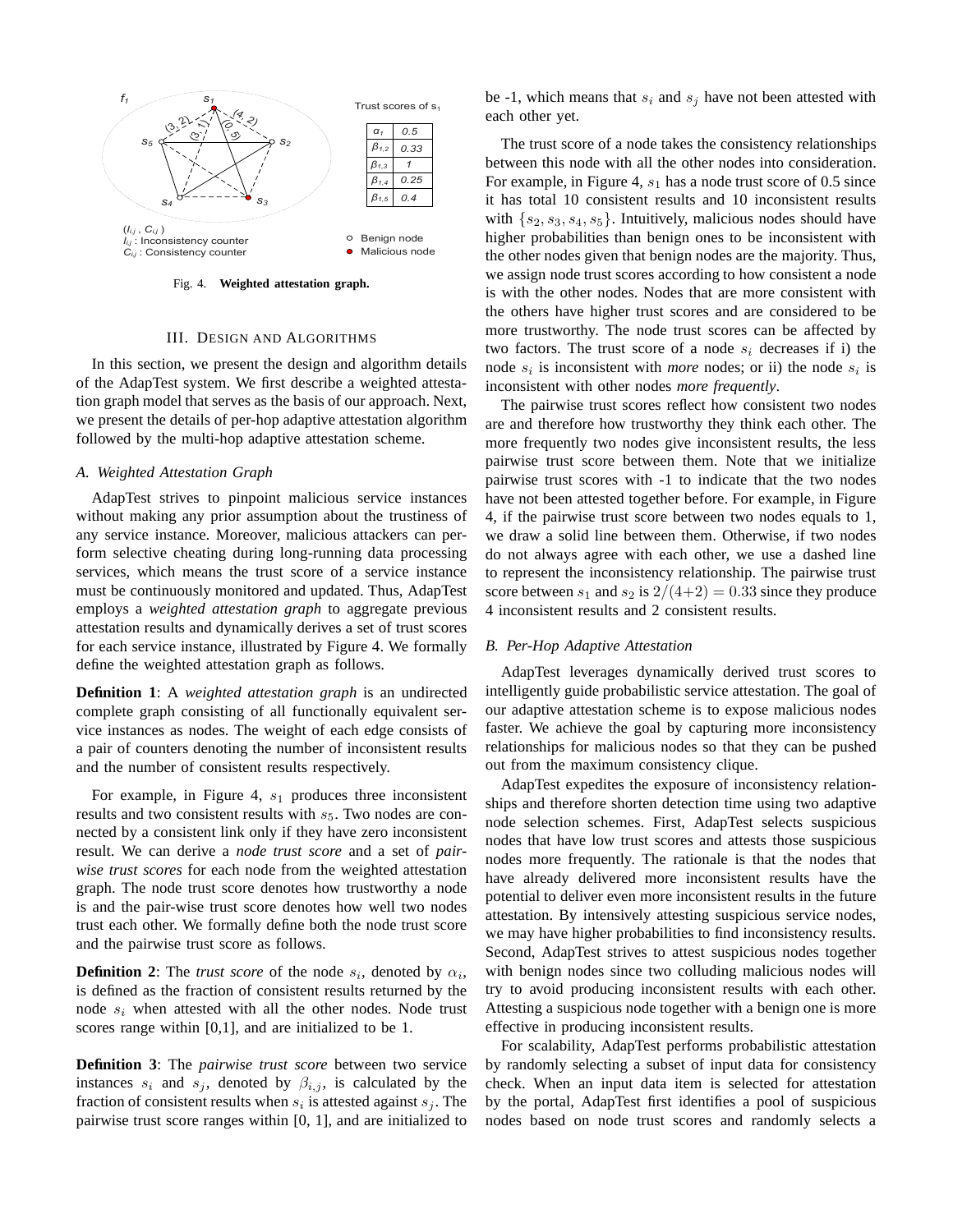

Fig. 5. **Per-hop adaptive attestation.**



Fig. 6. **Multi-hop adaptive attestation.**

suspicious node from this pool to attest. Given the assumption that malicious nodes are no more than half of total nodes, we rank all nodes in an increasing order of trust scores, and mark the first  $|N/2|$  nodes as the suspicious node pool B and the rest of nodes as the benign node pool  $G$ , where  $N$ is the total number of nodes providing the function. We then randomly pick one node,  $s_i$ , from the suspicious node pool, excluding the node processing the original data, for attestation by comparing with the original node. Note that we do not want to always attest the node with the lowest trust score for maintaining attestation coverage and tolerating imprecise trust scores. Moreover, we want to avoid alerting the malicious node by continuously attesting it. At the beginning, since all nodes have the same initial trust scores, AdapTest will randomly pick nodes from the whole node pool to attest.

AdapTest may send multiple attestation data to attest different nodes concurrently. To maximize the chance of capturing inconsistent results, we want to attest a suspicious node with a benign node together. Thus, after picking a suspicious node  $s_i$  from B, AdapTest picks the other attested node from the benign node pool  $G$  using the following rules. First, if there are benign nodes that have not been attested with  $s_i$  before (i.e., pairwise trust score equals to -1 in the weighted attestation graph), we randomly pick one from them. Second, if all nodes in the benign set have been attested with  $s_i$ , we randomly pick one from  $G$  that have always been consistent with  $s_i$ . We avoid attesting two nodes that have already been inconsistent with each other, since further attestation will not result in new inconsistency links. Thus, if all nodes in  $G$  are inconsistent with  $s_i$ , instead of attesting  $s_i$ , we randomly select another node,  $s_i$ , from the suspicious node set to attest, and also select a node from the benign node set according to the above rules to pair with  $s_i$  for attestation. Note that if all nodes in the suspicious node set have inconsistency links with all the nodes in the benign node set, we randomly pick  $s_i$ , and then pick the one node from  $G$  that has the highest pair-wise trust score with  $s_i$ . Our scheme can achieve both good coverage and avoid wasting attestation traffic on those node pairs that have already presented inconsistency relationships.

Figure 5 shows an example of adaptive per-hop attestation.

The number associated with each protocol step indicates the execution order. If two steps have the same number, it means that the two steps are executed concurrently. The portal first sends the original data  $d_1$  to  $s_1$  for processing. After the portal receives the result from  $s_1$ , it decides to perform attestation by replaying  $d_1$  on two service instances. The portal first randomly picks one node from the suspicious node set  $\{s_3, s_4\}$ to attest, say,  $s_3$ . Then the portal picks the node with the highest pairwise trust score with  $s_3$  from the benign set  $\{s_1, s_2, s_5\}$ , say  $s_5$ .

Note that our scheme is robust to strategic attacks. For example, a malicious node  $s_3$  may behave benignly at the beginning to join the benign node pool and then start to misbehave by colluding with its colluder  $s_4$  in the suspicious node pool, with an intent to hide its misbehavior by sacrificing  $s_4$ . However,  $s_3$  and  $s_4$  are not just attested against each other, but also attested with the node that processes the original data, which is randomly selected. Even if  $s_3$  and  $s_4$  are consistent with each other, they will have inconsistency links with all benign nodes. Thus,  $s_3$  and  $s_4$  will eventually be pinpointed by our clique-based algorithm. If either  $s_3$  or  $s_4$  is selected as the original node, our replay-based attestation scheme prevents it from knowing whether it will be compared with benign nodes or its colluding party. Thus, if  $s_3$  tries to pretend to be benign, it will have an inconsistency link with  $s_4$  with high probability. In this case, AdapTest will rarely attest  $s_3$  and  $s_4$  since we try to avoid attesting two nodes that already have an inconsistency link between each other. Note that  $s_3$  and  $s_4$  can help each other to increase their trust scores and decrease other nodes' trust scores by providing consistent wrong results. However, as mentioned in Section II-C, AdapTest does not rely on the trust scores to pinpoint malicious nodes. Instead, AdapTest only considers the consistency/inconsistency links and uses clique-based algorithm to pinpoint malicious nodes. The trust scores are only used to expose more inconsistency links with less attestation data.

#### *C. Multi-Hop Adaptive Attestation*

Complicated data processing services often comprise multiple data processing functions called service hops. Malicious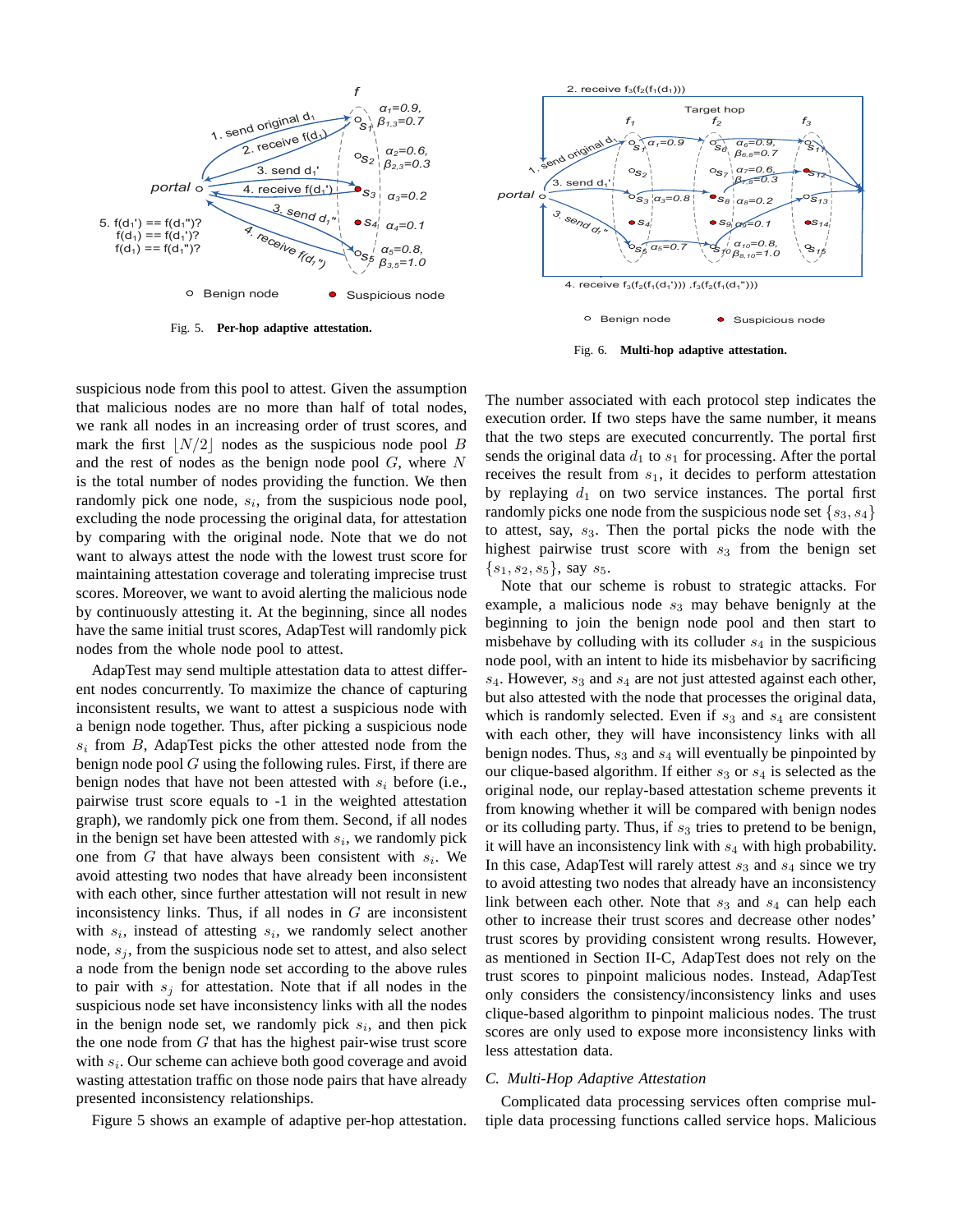attackers can attack any of the service hops to compromise the final data processing results. Suppose a data processing service consists of total  $n$  hops and an input data item is selected for attestation through two service paths,  $s_1 \rightarrow ..., s_i \rightarrow ... \rightarrow s_n$ and  $s'_1 \rightarrow ..., s'_i \rightarrow ... \rightarrow s'_n$ , respectively. If the intermediate processing results begin to become inconsistent at the hop  $s_i$ , then the attestation for all service hops after  $s_i$  becomes invalid since all downstream node pairs, such as  $s_{i+1}$  and  $s'_{i+1}$ , would receive different input data. In this case, attestation data cannot be efficiently utilized. More attestation data are required to attest downstream service hops, which will result in extended detection time in multi-hop attestation.

AdapTest provides adaptive multi-hop attestation by intentionally picking benign upstream nodes based on the node trust scores in order to efficiently attest a downstream node, illustrated by Figure 6. Specifically, during a  $n$ -hop service attestation, we first randomly select a service hop, say the ith hop, as the target attestation hop. For each service hop before the ith hop, we intentionally select nodes that have high trust scores. For the ith to the nth service hops, we follows the same per-hop attestation node selection scheme described in the previous subsection. Thus, AdapTest maintains high probabilities for the nodes at the ith hop to receive consistent input to perform valid attestation.

Figure 6 shows an example of multi-hop adaptive attestation. We target to attest the second service hop. Thus, we select only benign nodes  $\{s_1, s_3, s_5\}$  for the first service hop. For the second service hop, AdapTest randomly selects  $s_8$  from the suspicious set, and selects  $s_{10}$  from the benign set for concurrent attestation. Similarly, for the third service hop, a suspicious node  $s_{12}$  and a benign node  $s_{13}$  are selected for attestation.

#### IV. EXPERIMENTAL EVALUATION

In this section, we first describe our experiment setup, the schemes used for comparison as well as the evaluation metrics. We then present our experimental results in detail.

#### *A. Experiment Setup*

We have implemented AdapTest in c++ on top of the IBM System S stream processing system [15], a production system that can analyze massive continuous data streams in real-time. We have deployed and tested the AdapTest prototype on a subset nodes of the NCSU virtual computing lab (VCL) [4], which is a virtualized computing cluster similar to Amazon EC2. We used 10 blade servers in VCL, each of which runs CentOS 5.2 64-bit and a set of VMs with Xen 3.0.3 hypervisor.

The data processing application we use is extracted from the sample application provided by IBM System S stream processing system. The application takes real weather data from weather stations as input, performs conversions and calculations, and generates the most recent weather information for different locations where the fruit suppliers are located. The results help in making decisions on whether to purchase fruit from a supplier. We perform attestation on three service hops, with five service instances at each hop. The input data



Fig. 7. **Detection time comparison under colluding attacks with node misbehaving probability = 0.2. (40% malicious nodes)**

rate is 300 tuples per second. We have one trusted portal node that accepts input data streams and constructs the weighted attestation graphs for each service function based on adaptive attestation results.

We first compare AdapTest with RunTest, both of which perform attestation probabilistically and employ only a subset of nodes at a time for attestation. Note that RunTest randomly selects service instances at every hop independently for attestation. For both schemes, when the portal node receives the processing result of a new data item, it has  $p_u$  probability of duplicating the data to  $r$  copies to launch service attestation, where  $p_u$  is called attestation probability and r is called redundancy degree. In this experiment study, both schemes leverage the portal node to select service paths for attestation, which strives to avoid selecting the same node on different attestation paths for good attestation coverage<sup>2</sup>.

We also compare AdapTest with the full time majority voting scheme used by traditional Byzantine Fault Tolerance techniques [25]. The full time majority voting scheme performs integrity attestation for all input data using all service instances all the time. When inconsistency happens, the scheme relies on majority voting to detect which instances are faulty.

We evaluate AdapTest using two major metrics: *detection time* and *attestation overhead*. The detection time is the time duration that is needed to detect all malicious nodes. Early detection is desired so that the system can make proper actions to prevent malicious nodes from compromising more data processing results. The attestation overhead is calculated as the number of attestation data that are needed to detect all malicious nodes.

## *B. Results and Analysis*

We first evaluate the detection time and start with the most challenging case. Figure 7 and Figure 8 compare the detection time in collusion scenarios, with 40% malicious nodes and node misbehaving probability of 0.2 and 0.4 respectively. Here, the detection rate is calculated as the number of pinpointed malicious nodes over the total number of malicious

<sup>2</sup>Our original RunTest system implementation makes the portal select attestation nodes for different attestation paths independently, which often involves the same node on different attestation paths. Thus, the performance of RunTest reported in this paper is already much improved compared to [13].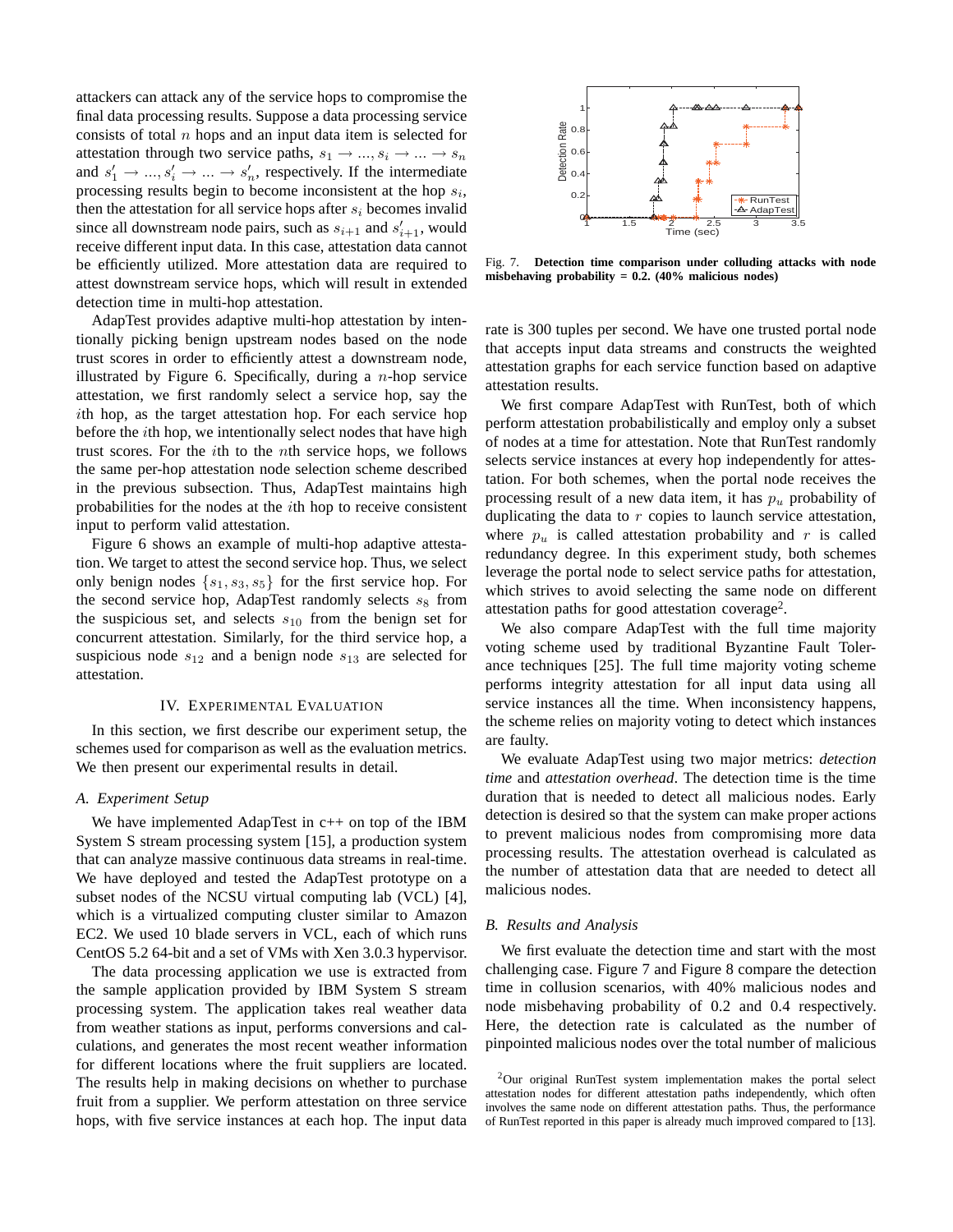

Fig. 8. **Detection time comparison under colluding attacks with node misbehaving probability = 0.4. (40% malicious nodes)**



Fig. 9. **Attestation overhead comparison under colluding attacks. (40% malicious nodes)**

nodes that have misbehaved at least once during the experiment. The detection rate starts at zero and keeps increasing as more malicious nodes are pinpointed. For both algorithms, the attestation probability  $p_u$  is 0.2. That is, the portal node randomly selects 20% of original input data for attestation. Each time, the portal node uses two duplicated attestation data items to perform two-way concurrent attestation. Our results show that our adaptive attestation scheme achieves much shorter detection time than the random attestation scheme.

We also evaluate the attestation overhead. Figure 9 compares AdapTest and RunTest under collusion scenarios, with 40% malicious nodes. The misbehaving probability of all malicious nodes varies from 0.2 to 1. When they misbehave, all malicious nodes give the same incorrect processing results. Our results show AdapTest can consistently achieve lower attestation overhead than RunTest.

We now evaluate our algorithms under non-colluding attack cases. Figure 10 and Figure 11 show the time to detect each of the malicious nodes with 40% malicious nodes under node misbehaving probability of 0.2 and 0.4, respectively. We again observe that in both scenarios AdapTest achieves 100% detection rate much earlier than RunTest. Figure 12 shows the attestation overhead comparison under non-colluding attack scenarios, with 40% malicious nodes. Each malicious node misbehaves independently with the misbehaving probability varying from 0.2 to 0.8. The results show that AdapTest consistently incurs less attestation overhead to achieve 100% detection rate, with up to 60% less attestation overhead than RunTest. Note that both schemes need less attestation traffic to detect all malicious nodes when malicious nodes misbehave more frequently. This is because the schemes have more opportunities to catch inconsistency results and derive



Fig. 10. **Detection time comparison under non-colluding attacks with node misbehaving probability = 0.2. (40% malicious nodes)**



Fig. 11. **Detection time comparison under non-colluding attacks with node misbehaving probability = 0.4. (40% malicious nodes)**

inconsistency relationships between the nodes. We observe that AdapTest can achieve significant cost reduction under different node misbehaving probabilities.

Comparing Figure 9 and Figure 12, we can see that the attestation overhead for non-collusion scenarios is generally lower than that in collusion scenarios. This is because the inconsistency links of malicious nodes increase much faster in non-collusion scenarios, since malicious nodes produce inconsistent results with both benign nodes and other malicious nodes.

For sensitivity study, we also evaluate the attestation overhead for non-collusion scenarios with 20% malicious nodes, as shown in Figure 13. Again, AdapTest also incurs the lower overhead among all the probabilistic attestation schemes. We did not evaluate collusion scenarios with 20% malicious nodes because we would have only one malicious node per hop, which cannot form collusion. Comparing Figure 13 and Figure 12, we can see that the attestation overhead that is needed to detect all malicious nodes is lower under 20% malicious nodes than that under 40% malicious nodes. This is because we have less malicious nodes to detect.

We also compare the probabilistic attestation schemes with the full time majority voting scheme. Figure 14 compares the detection time with 95% confidence for RunTest, AdapTest and the full time majority voting scheme under challenging collusion scenarios with 40% malicious nodes, where attestation probability is 0.2. Since the full time majority voting scheme employs all nodes all the time, it can detect malicious nodes in the shortest time. However, as Figure 15 shows, it has much higher overhead than the probabilistic attestation schemes. In contrast, RunTest and AdapTest tradeoff a short detection delay for a much lower attestation overhead. We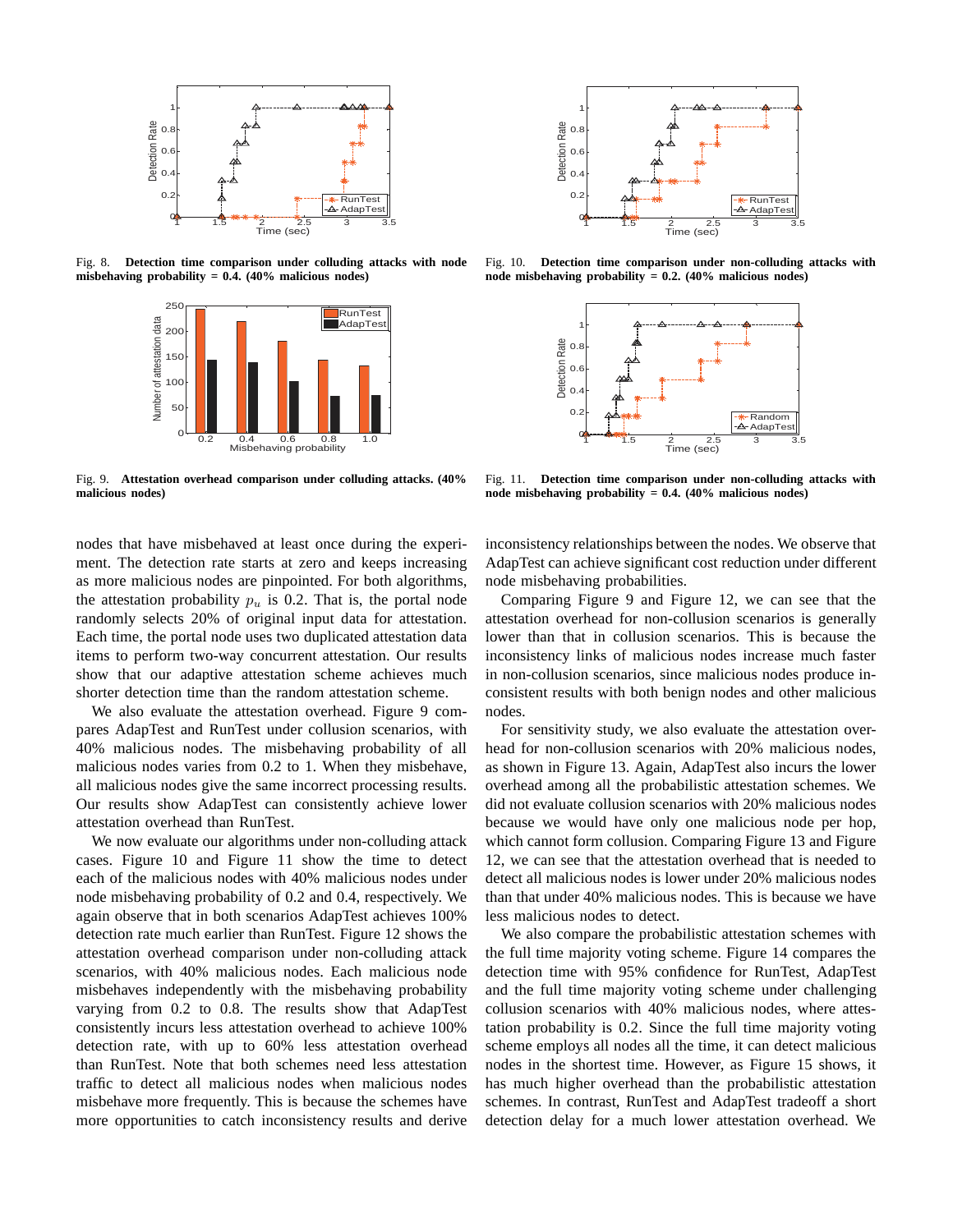

Fig. 12. **Attestation overhead comparison under non-colluding attacks. (40% malicious nodes)**



Fig. 13. **Attestation overhead comparison under non-colluding attacks. (20% malicious nodes)**

observe that our adaptive attestation scheme can significantly reduce the detection delay by up to 40% compared to the random attestation scheme. Note that AdapTest and RunTest have the same continuous attestation overhead because they generate the same amount of attestation data given the same attestation probability and the same number of duplicates per attestation.

We evaluate the overhead imposed on the data processing delay for AdapTest. We compare the average data processing delay with and without attestation under different data rates. Figure 16 shows AdapTest imposes little delay overhead on the stream processing.

### V. RELATED WORK

Trust management techniques have been studied in different contexts [7], [23], [32]. They are generally used in multiparty systems to protect the interests of honest parties and expose dishonest or malicious parties. For example, the Eigen-Trust [23] algorithm aims to reduce the number of fake files in peer-to-peer (P2P) networks. It assigns each peer a unique trust score based on the peer's history of uploading authentic files. It then identifies and isolates malicious peers by requiring peers to interact with each other based on the trust score. NetProbe [27] detects networks of fraudsters in online auction sites by analyzing user transactions and infers fraudsters by detecting suspicious patterns. In contrast, our scheme evaluates different service instances by *actively* attesting them rather than merely performing passive monitoring. We use trust scores to guide the active attestation rather than directly use trust scores for malicious node detection that can be highly inaccurate, especially under colluding attacks.

Remote attestation uses a challenge-response paradigm for detecting malicious behavior, which can be classified into



Fig. 14. **Detection time comparison between RunTest, AdapTest and the full time majority voting scheme.**



Fig. 15. **Attestation overhead comparison between probabilistic attestation schemes and the full time majority voting scheme.**



Fig. 16. **Data processing delay comparison.**

system-level and application-level attestation. System-level remote attestation techniques [7], [22], [30] ensure that a remote software platform is running code that is not compromised or altered by attackers. Most of the techniques require trusted hardware or trusted OS kernel to co-exist with the attested software platform. The integrity of the software platform is ensured by employing a remote trusted attester to challenge the trusted entity who provides an integrity evidence through some cryptographic means. Application-level attestation techniques perform integrity attestation using application data. They have been proposed in different application contexts, such as P2P messaging systems [18], publish-subscribe systems [32], cloud storage systems [8], and database systems [34]. In contrast, our work focuses on data processing in cloud systems. Our approach supports black box service integrity attestation, which are general to different application service functions.

Previous work [9], [24], [25] has extensively studied Byzantine Fault Tolerance (BFT) techniques for detecting arbitrary faults in replicated systems. BFT schemes rely on full time majority voting to resolve inconsistency and enforce a certain agreement protocol among all replicas to maintain consistency. Although BFT techniques provide powerful fault detection capabilities, they are impractical for large-scale cloud systems